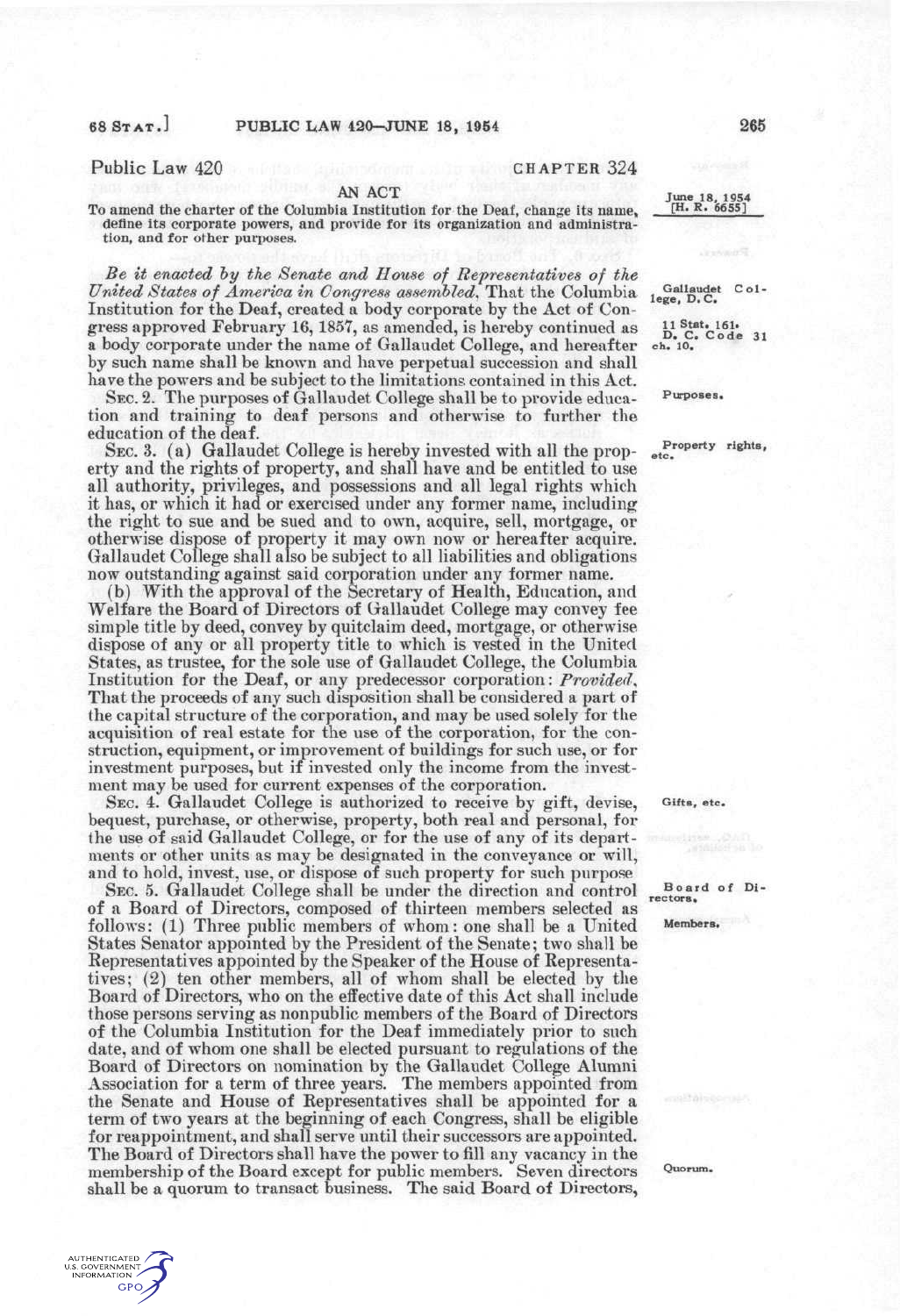Removal. by yote of a majority of its membership, shall have power to remove any member of their body (except the public members) who may refuse or neglect to discharge the duties of a director, or whose removal would, in the judgment of said majority, be to the interest and welfare of said corporation.

Powers. SEC. 6. The Board of Directors shall have the power to—

(a) make such rules, regulations, and bylaws, not inconsistent with the Constitution and laws of the United States, as may be necessary for the good government of Gallaudet College, for the management of the property and funds of such corporation and for the admission, instruction, care, and discharge of students;

(b) provide for the adoption of a corporate seal and for its use; (c) fix the date of holding their annual and other meetings;

 $(d)$  appoint a president, professors, instructors, and other necessary employees for Gallaudet College, delegate to them such duties as it may deem advisable, fix their compensation, and *remove them when, in their judgment, the interest of Gallaudet* College shall require it;

(e) elect a chairman and other officers and prescribe their duties and terms of office, and appoint an executive committee to consist of five members, and vest the committee with such of its powers during periods between meetings of the Board as the Board deems necessary;

(f) establish such departments and other units, including a department of higher learning for the deaf, a department of elementary education for the instruction of deaf children, a graduate department, and a research department, as the Board deems necessary to carry out the purpose of Gallaudet College;

(g) confer such degrees and marks of honor as are conferred by colleges and universities generally, and issue such diplomas and certificates of graduation as, in its opinion, may be deemed advisable, and consistent with academic standards;

(h) subject to the provisions of section 7, control expenditures of all moneys appropriated by Congress for the benefit of Gallaudet College; and

(i) control the expenditure and investment of any moneys or funds or property which Gallaudet College may have or may receive from sources other than appropriations by Congress.

GAO, settlement SEC. 7. (a) All financial transactions and accounts of the corpora-<br>of accounts. tion in connection with the expenditure of any moneys appropriated by any law of the United States for the benefit of Gallaudet College or for the construction of facilities for its use, shall be settled and adjusted in the General Accounting Office.

Annual report. *<i>(b)* It shall be the duty of the Board of Directors of Gallaudet College to have made annually a report to the Secretary of Health, Education, and Welfare as soon as practicable after the first day of July of each year the condition of the corporation, embracing in said report the number of students of each description received and discharged during the preceding school year and the number remaining, also the branches and type of training and education taught and progress made therein, together with a statement showing the receipts of said corporation and from what sources, and its expenditures and for what objects.

Appropriation.  $\Sigma_{EC}$ , 8. There are hereby authorized to be appropriated such sums as the Congress may determine necessary for the administration, operation, maintenance, and improvement of Gallaudet College, including sums necessary for student aid and research, for the acquisi-

3 a chuan 2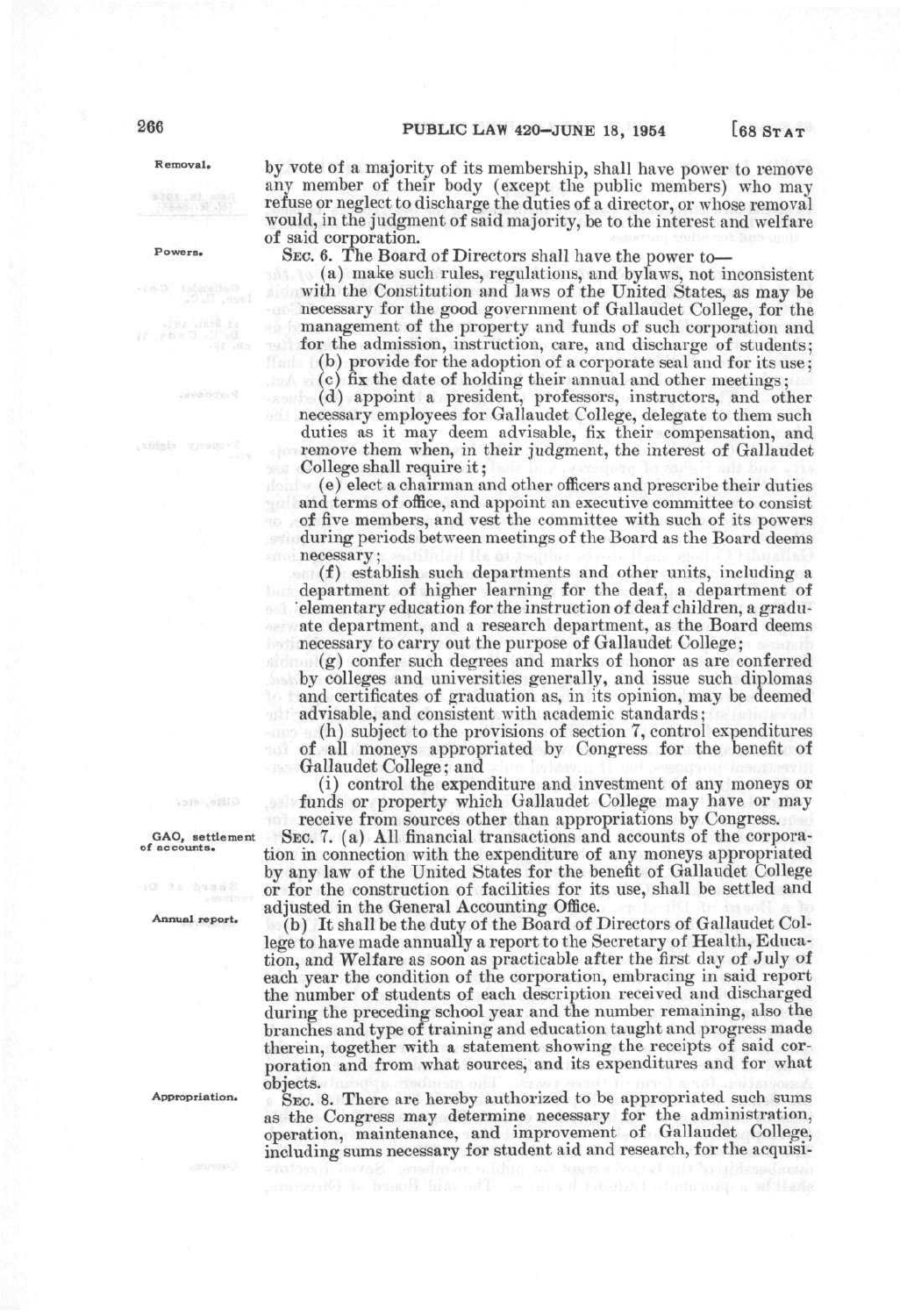tion of property, both real and personal, and for the construction of buildings and other facilities for the use of said corporation.

SEC. 9. (a) The following statutes or parts of statutes are hereby Repeals. repealed:

Sections 4859, 4860, 4861, 4862, 4863, 4865, 4866, 4868, and 4869 of the Revised Statutes of the United States, and all amendments thereto (31 D. C. Code, 1951 edition, sees. 1001, 1003,1004,1005, 1006, 1012, 1015, 1017, and 1019).

Chapter 52, volume 13, Statutes at Large, page 45 (31 D. C. Code, 1951 edition, sec. 1002).

The proviso at the end of the first paragraph under the heading "Columbia Institution for the Deaf and Dumb" in chapter 235, volume 21, Statutes at Large, page 259, which appears at pages 275 and 276 and which reads as follows: "*Provided*, That when any indigent applicant for admission to the institution, belonging to the District of Columbia, and being of teachable age, is found on examination by the president of the institution to be of feeble mind, and hence incapable of receiving instruction among children of sound mind, the Secretary of the Interior may cause such person to be instructed in some institution for the education of feeble-minded children in Pennsylvania, or some other State, at a cost not greater for each pupil than is, or may be for the time being, paid by such State for similar instruction, and the sum necessary therefor is appropriated out of the sum above provided for current expenses of the institution."; together with the amendment thereto at the end of the last paragraph under the heading "Columbia Institution for the Deaf and Dumb" in chapter 837, volume 26, Statutes at Large, page 371, which appears at page 393 and which reads as follows: "and hereafter the estimates for this expense shall each year be submitted in the annual estimates for the expenses of the government of the District of Columbia" (31 D. C. Code, 1951 edition, sec. 1009).

The second proviso at the end of the first paragraph under the heading "Columbia Institution for the Deaf and Dumb" in chapter 143, volume 22, Statutes at Large, page 603, which appears at pages 625 and 626 and which reads as follows: *''''Provided further^* That hereafter the report of said institution shall contain an itemized statement of all employees, the salaries or wages respectively, each of them, and also of all other expenses of said institution" (31 D. C. Code, 1951 edition, sec. 1018).

The last clause of the first proviso and all of the second proviso at the end of the first paragraph under the heading "Columbia Institution for the Deaf and Dumb" in chapter 837, volume 26, Statutes at Large, page 371, which appears at page 393 and which reads as follows: "and hereafter there shall not be admitted to said institution under section forty-eight hundred and sixty-five of the Revised Statutes, nor shall there be maintained after such admission, at any one time from any State or Territory exceeding three deaf-mutes while there are applications pending from deaf-mutes, citizens of States or Territories having less than three pupils in said institution: *Provided further^* That hereafter there shall be included in the annual Book of Estimates a statement showing the number of persons employed each year in this institution and the compensation paid to each" (31 D. C. Code, 1951 edition, sees. 1013 and 1014).

The proviso at the end of the first paragraph under the heading "Current expenses of the Columbia Institution for the Deaf and Dumb" in chapter 546, volume 30, Statutes at Large, page 597, which appears at page 624 and which reads as follows: "Provided, That directors appointed under the provisions of section forty-eight hundred and sixty-three of the Revised Statutes of the United States shall  $_{1006}^{D}$ . C. Code 31-